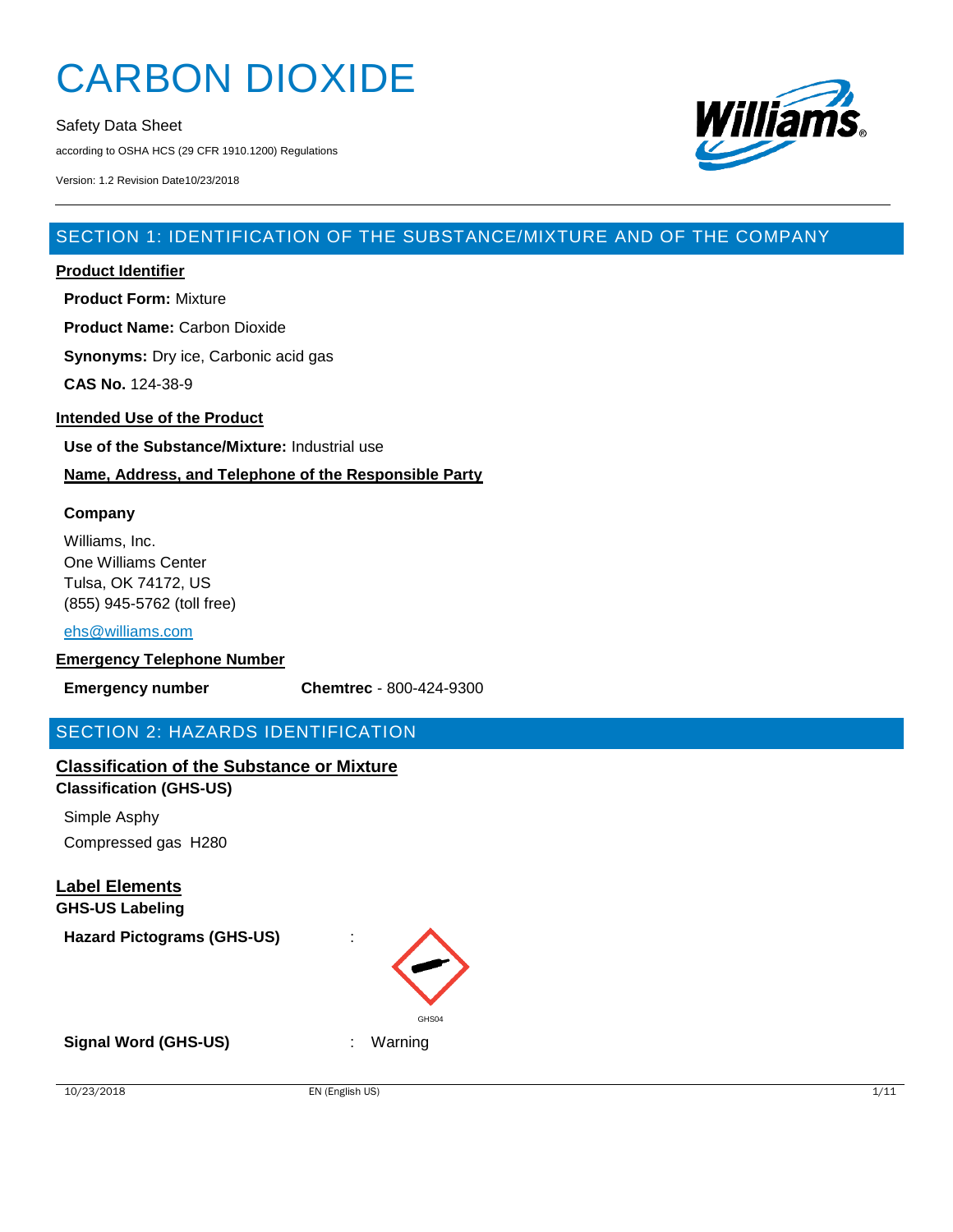#### Safety Data Sheet

according to OSHA HCS (29 CFR 1910.1200) regulations

| <b>Hazard Statements (GHS-US)</b>        | : H280 - Contains gas under pressure; may explode if heated<br>May displace oxygen and cause rapid suffocation |
|------------------------------------------|----------------------------------------------------------------------------------------------------------------|
| <b>Precautionary Statements (GHS-US)</b> | : P410+P403 - Protect from sunlight. Store in a well-ventilated<br>place                                       |

#### **Other Hazards**

**Other Hazards Not Contributing to the Classification**: Exposure may aggravate those with pre existing eye, skin, or respiratory conditions. Asphyxiant gas. High concentrations of gas can cause unconciousness and death due to lack of oxygen. Being under the influence of alcohol may enhance the effects of this product.

#### **Unknown Acute Toxicity (GHS-US)** Not available

# SECTION 3: COMPOSITION/INFORMATION ON INGREDIENTS

#### **Mixture**

| <b>NAME</b>                 | <b>PRODUCT</b><br><b>IDENTIFIER</b> | $%$ (W/W)     | <b>CLASSIFICATION (GHS-US)</b>                                                                               |
|-----------------------------|-------------------------------------|---------------|--------------------------------------------------------------------------------------------------------------|
| Carbon dioxide              | (CAS No) 124-38-9                   | 97.04 - 97.23 | Simple Asphy<br>Compressed gas, H280                                                                         |
| Nitrogen                    | (CAS No) 7727-37-9                  | $1.33 - 1.53$ | Simple Asphy<br>Compressed gas, H280                                                                         |
| Oxygen                      | (CAS No) 7782-44-7                  | $0.66 - 0.68$ | Ox. Gas 1, H270<br>Compressed gas, H280                                                                      |
| Methane                     | (CAS No) 74-82-8                    | $0.57 - 0.58$ | Simple Asphy<br>Flam. Gas 1, H220<br>Compressed gas, H280                                                    |
| Hexane, branched and linear | (CAS No) 92112-69-1                 | $0.11 - 0.12$ | Flam. Liq. 2, H225<br>Skin Irrit. 2, H315<br>STOT SE 3, H336<br>Asp. Tox. 1, H304<br>Aquatic Chronic 2, H411 |

Full text of H-phrases: see section 16

# SECTION 4: FIRST AID MEASURES

#### **Description of First Aid Measures**

**After Inhalation:** When symptoms occur: go into open air and ventilate suspected area.Remove to fresh air and keep at rest in a position comfortable for breathing. If experiencing respiratory symptoms: call a Poison center/doctor/.

**Skin Contact:** In cases of frostbite from liquefied gas, rinse with plenty of water. Thaw frosted parts with lukewarm water. Do not rub affected area.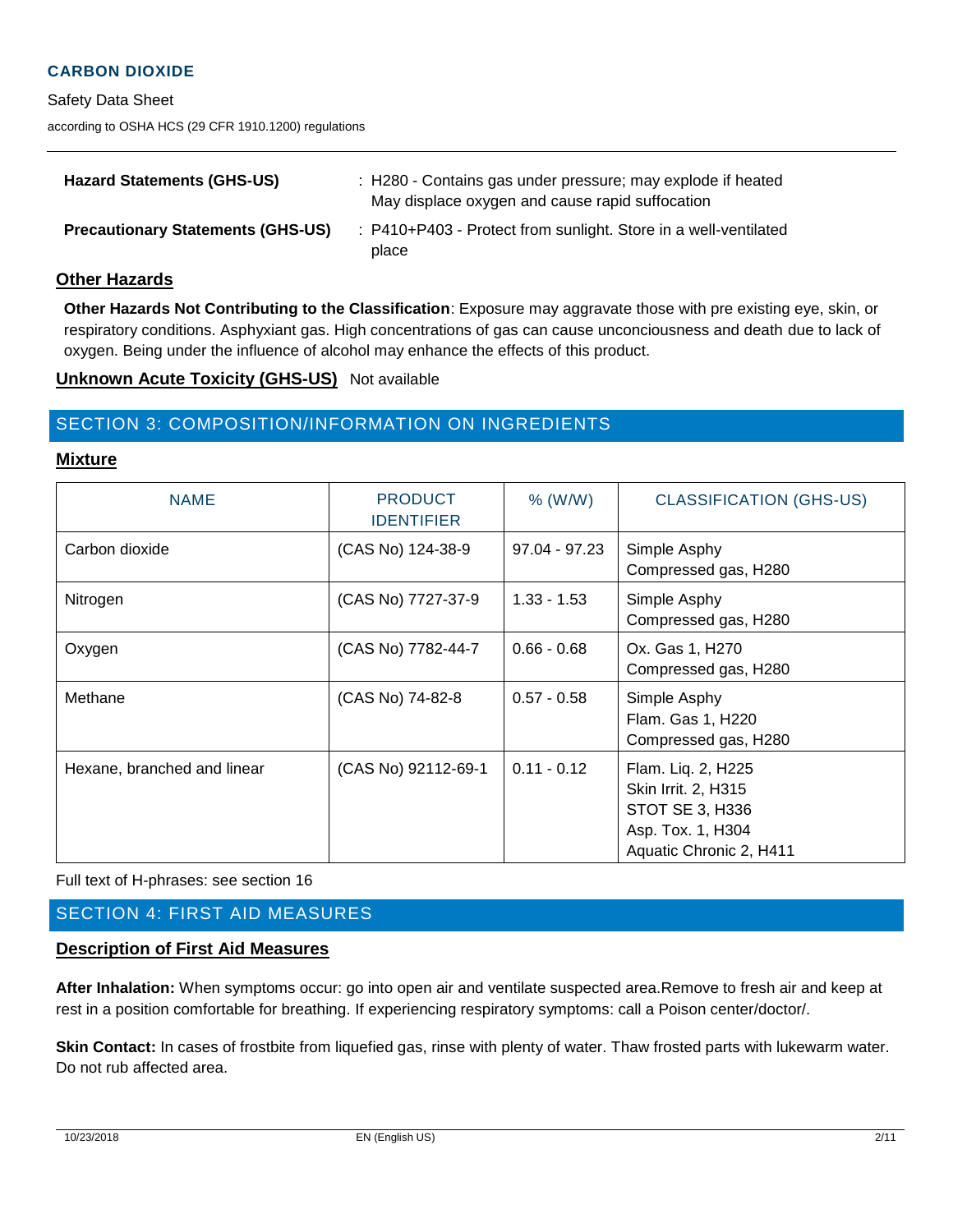Safety Data Sheet

according to OSHA HCS (29 CFR 1910.1200) regulations

**Eye Contact:** Rinse cautiously with water for several minutes.Remove contact lenses, if present and easy to do. Continue rinsing.Obtain medical attention if irritation persists

**Ingestion:** Unlikely route of exposure. Rinse mouth.Do NOT induce vomiting.Get immediate medical attention.

#### **Most Important Symptoms and Effects Both Acute and Delayed**

**Dizziness**

**Coughing**

**Frostbite from liquified gas**

**Disorientation**

**Eye Contact:** This gas is non-irritating; but direct contact with liquefied/pressurized gas or frost particles may produce severe and possibly permanent eye damage from freeze burns

# SECTION 5: FIREFIGHTING MEASURES

#### **NFPA 704 Hazard Class** 0 (Minimal)

Health: 1 Flammability: 0 Instability: 0 1 (Slight) 1 (Slight) 1 (Slight)



- 
- 2 (Moderate)
- 3 (Serious)
- 4 (Severe)

#### **Extinguishing Media**

**Suitable Extinguishing Media:** Use extinguishing media appropriate for surrounding fire

**Unsuitable Extinguishing Media:** Do not use a heavy water stream. Use of heavy stream of water may spread fire.

#### **Special Hazards Arising From the Substance or Mixture**

**Fire Hazard:** Not flammable

**Explosion Hazard:** Product is not explosive

**Reactivity:** Hazardous reactions will not occur under normal conditions.

#### **Advice for Firefighters**

**Precautionary Measures Fire:** Exercise caution when fighting any chemical fire

**Firefighting Instructions:** Use water spray or fog for cooling exposed containers. In case of major fire and large quantities: Evacuate area. Fight fire remotely due to the risk of explosion.

**Protection During Firefighting:** Do not enter fire area without proper protective equipment, including respiratory protection.

**Hazardous Combustion Products**: Carbon monoxide, Oxygen.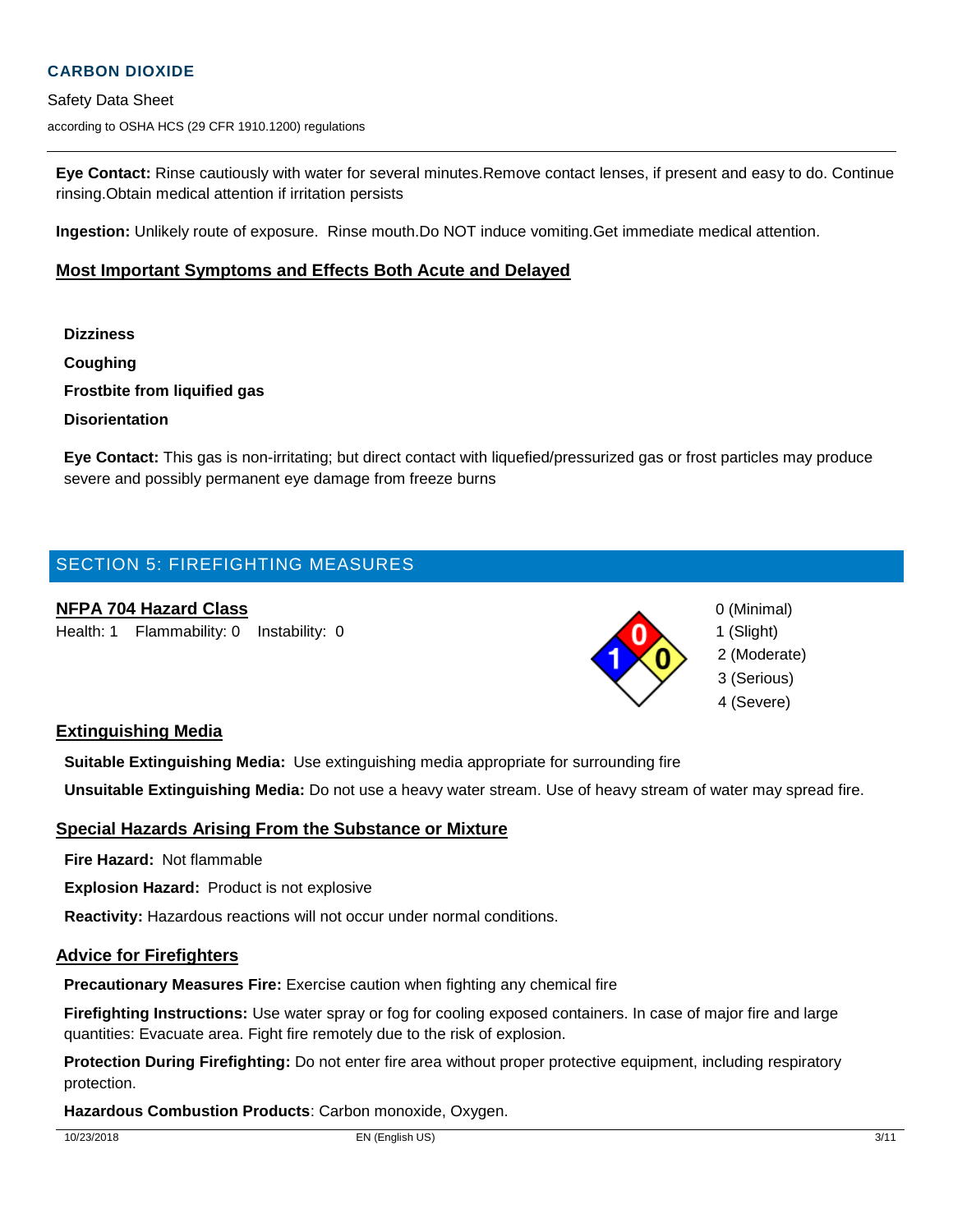Safety Data Sheet

according to OSHA HCS (29 CFR 1910.1200) regulations

**Other information:** Do not allow run-off from fire fighting to enter drains or water courses

#### **Reference to Other Sections**

Refer to section 9 for flammability properties.

# SECTION 6: ACCIDENTAL RELEASE MEASURES

#### **Personal Precautions, Protective Equipment and Emergency Procedures**

**General Measures:** Avoid breathing (gas, vapor, mist, spray). **For Non-Emergency Personnel**

**Protective Equipment:** Use appropriate personal protection equipment (PPE).

**Emergency Procedures:** Evacuate unnecessary personnel.

#### **For Emergency Personnel**

**Protective Equipment:** Equip cleanup crew with proper protection.

**Emergency Procedures:** Ventilate area.

#### **Environmental Precautions**

No special measures required.

#### **Methods and Material for Containment and Cleaning Up**

**For Containment:** Notify authorities if liquid enters sewers or public waters.

**Methods for Cleaning Up:** Allow to evaoprate/sublime

#### **Reference to Other Sections**

See heading 8, Exposure Controls and Personal Protection.

# SECTION 7: HANDLING AND STORAGE

#### **Precautions for Safe Handling**

**Additional Hazards When Processed:** Do not pressurize, cut, or weld containers. Do not puncture or incinerate container. Liquid gas can cause frost-type burns

**Hygiene Measures:** Handle in accordance with good industrial hygiene and safety procedures. Wash hands and other exposed areas with mild soap and water before eating, drinking, or smoking and again when leaving work. Do no eat, drink or smoke when using this product

#### **Conditions for Safe Storage, Including Any Incompatibilities**

**Technical Measures:** Forms carbonic acid in water.

**Storage Conditions:** Store in a dry, cool and well-ventilated place. Keep container closed when not in use. Store in a well-ventilated place. Keep container tightly closed.

**Incompatible Materials:** Strong oxidizers. Dusts of various metals are ignitable and explosive when suspended in carbon dioxide.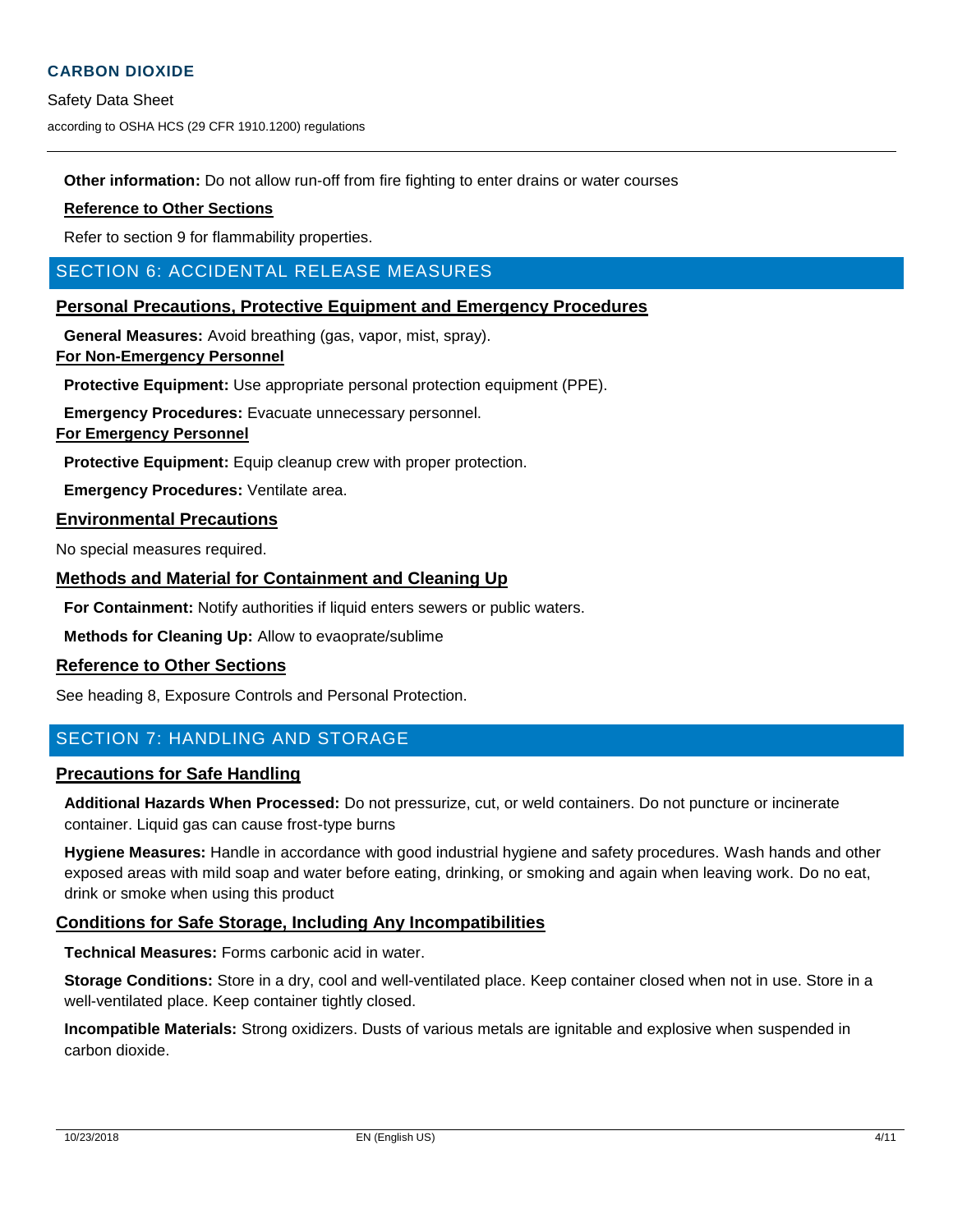#### Safety Data Sheet

according to OSHA HCS (29 CFR 1910.1200) regulations

#### **Specific End Use(s):** Industrial use

# SECTION 8: EXPOSURE CONTROLS/PERSONAL PROTECTION

#### **Control Parameters**

| <b>Chemical Name</b>      | <b>ACGIH</b>                            | <b>OSHA</b>                                              | <b>NIOSH</b>                                                                                                                                              |
|---------------------------|-----------------------------------------|----------------------------------------------------------|-----------------------------------------------------------------------------------------------------------------------------------------------------------|
| Carbon dioxide (124-38-9) | TWA: 5000 ppm<br>STEL: 30000 ppm        | PEL (TWA): 5000 ppm<br>PEL (TWA): 9000 mg/m <sup>3</sup> | REL (TWA): 5000 ppm<br>REL (TWA): 9000 mg/m <sup>3</sup><br>REL (STEL): 30000 ppm<br>REL (STEL): 54000 mg/m <sup>3</sup><br>IDLH: 40000 mg/m <sup>3</sup> |
| Methane (74-82-8)         | TWA: Minimal oxygen<br>content required |                                                          | REL (TWA): 800 ppm<br>REL (TWA):1900 mg/m <sup>3</sup>                                                                                                    |

**Note: State province, local or other agencies or advisory groups may have established more stringent limits. Consult an industrial hygienist or similar professional, or your local agencies, for further information.**

#### **Exposure Controls**

#### **General Protective and hygienic measures:**

Wash hands before breaks and at the end of work.

**Engineering controls:** Provide adequate ventilation

**Breathing Equipment:** Not required under normal consitions of use.



**Hand Protection:** Wear insulated gloves for protection against thermal hazards.

**Eye Protection:** Chemical goggles or safety glasses.

**Respiratory Protection:** Self-contained respiratory protective device should be used in case of large spills or leaks.

# SECTION 9: PHYSICAL AND CHEMICAL PROPERTIES

#### **Information on Basic Physical and Chemical Properties**

| <b>Physical State</b> | Gas                                              |
|-----------------------|--------------------------------------------------|
| Appearance            | : Clear, Colorless gas. Liquefied compressed gas |
| Odor                  | Odorless                                         |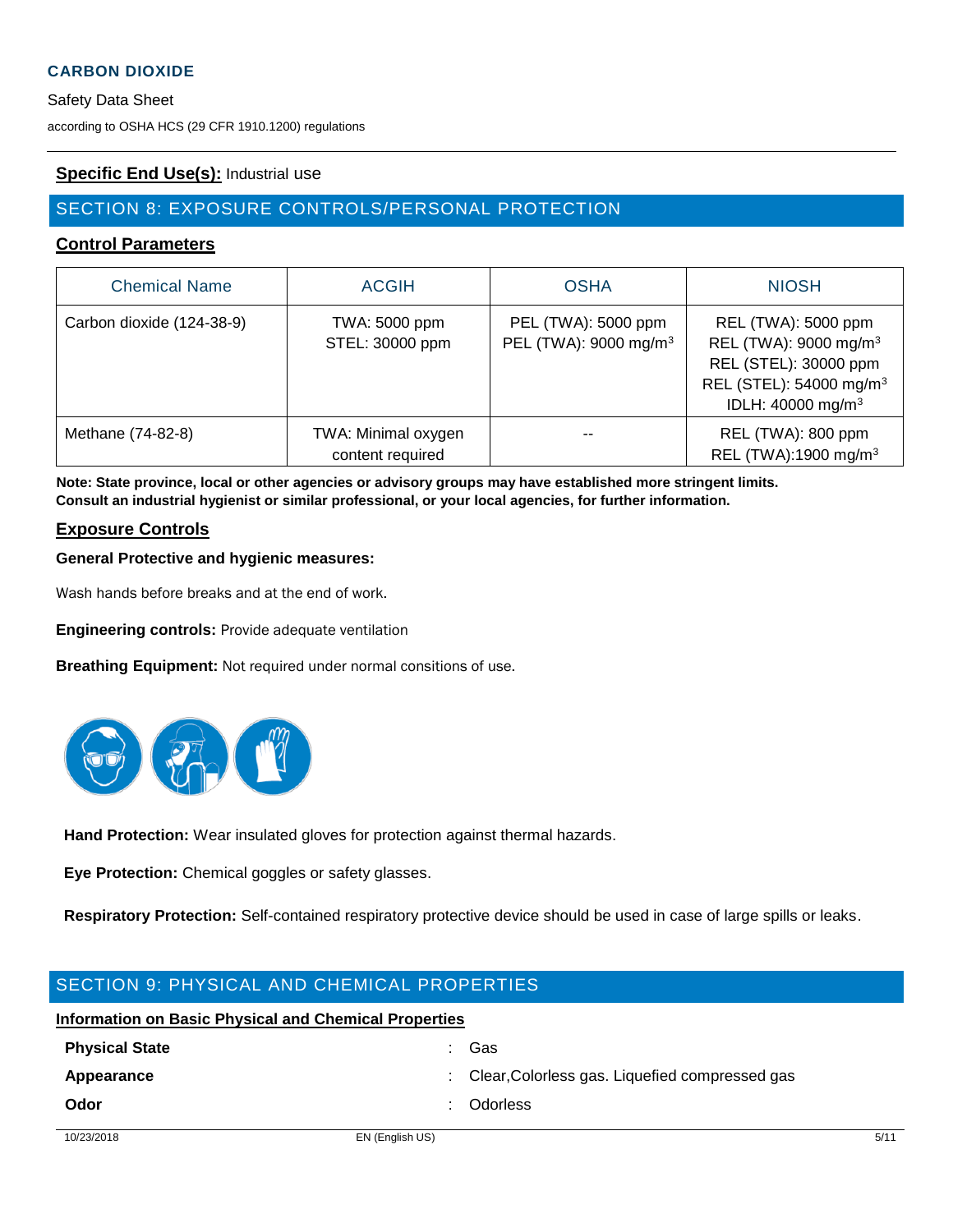#### Safety Data Sheet

according to OSHA HCS (29 CFR 1910.1200) regulations

| <b>Odor Threshold</b>                                    |           | Not available                                                            |
|----------------------------------------------------------|-----------|--------------------------------------------------------------------------|
| pH                                                       |           | Not available                                                            |
| <b>Relative Evaporation Rate (butyl acetate=1)</b>       |           | High                                                                     |
| <b>Melting Point</b>                                     |           | $-78.5^{\circ}$ C (109.3 $^{\circ}$ F)                                   |
| <b>Freezing Point</b>                                    |           | Not available                                                            |
| <b>Boiling Point</b>                                     |           | -78.5°C (174.2°F)                                                        |
| <b>Flash Point</b>                                       |           | Not available                                                            |
| <b>Auto-ignition Temperature</b>                         |           | Not available                                                            |
| <b>Decomposition Temperature</b>                         |           | Not available                                                            |
| <b>Flammability (solid, gas)</b>                         |           | Not available                                                            |
| <b>Lower Flammable Limit</b>                             |           | Not available                                                            |
| <b>Upper Flammable Limit</b>                             |           | Not available                                                            |
| <b>Vapor Pressure</b>                                    |           | 838 psig (5773/ kPa) @ 20°C (68°F)                                       |
| <b>Relative Vapor Density</b>                            |           | 1.52 (air = 1) @ 21°C (70°F)                                             |
| <b>Relative Density</b>                                  |           | $0.50 - 0.51$ 15.6°C (60°F)                                              |
| <b>Density</b>                                           |           | 762 kg/m <sup>3</sup> Saturated liquid 21.1°C (70°F)                     |
| <b>Specific Gravity</b>                                  |           | 1.50 @15.56°C (60°F), air=1                                              |
| <b>Solubility</b>                                        |           | Soluble in water                                                         |
| <b>Log Pow</b>                                           |           | Not available                                                            |
| Log Kow                                                  |           | Not available                                                            |
| <b>Viscosity, Kinematic</b>                              |           | Not available                                                            |
| <b>Viscosity, Dynamic</b>                                |           | Not available                                                            |
| <b>Explosion Data - Sensitivity to Mechanical Impact</b> | $\cdot$ : | Not expected to present an explosion hazard due to<br>mechanical impact. |
| Explosion Data - Sensitivity to Static Discharge         |           | Not expected to present an explosion hazard due to static<br>discharge   |

# SECTION 10: STABILITY AND REACTIVITY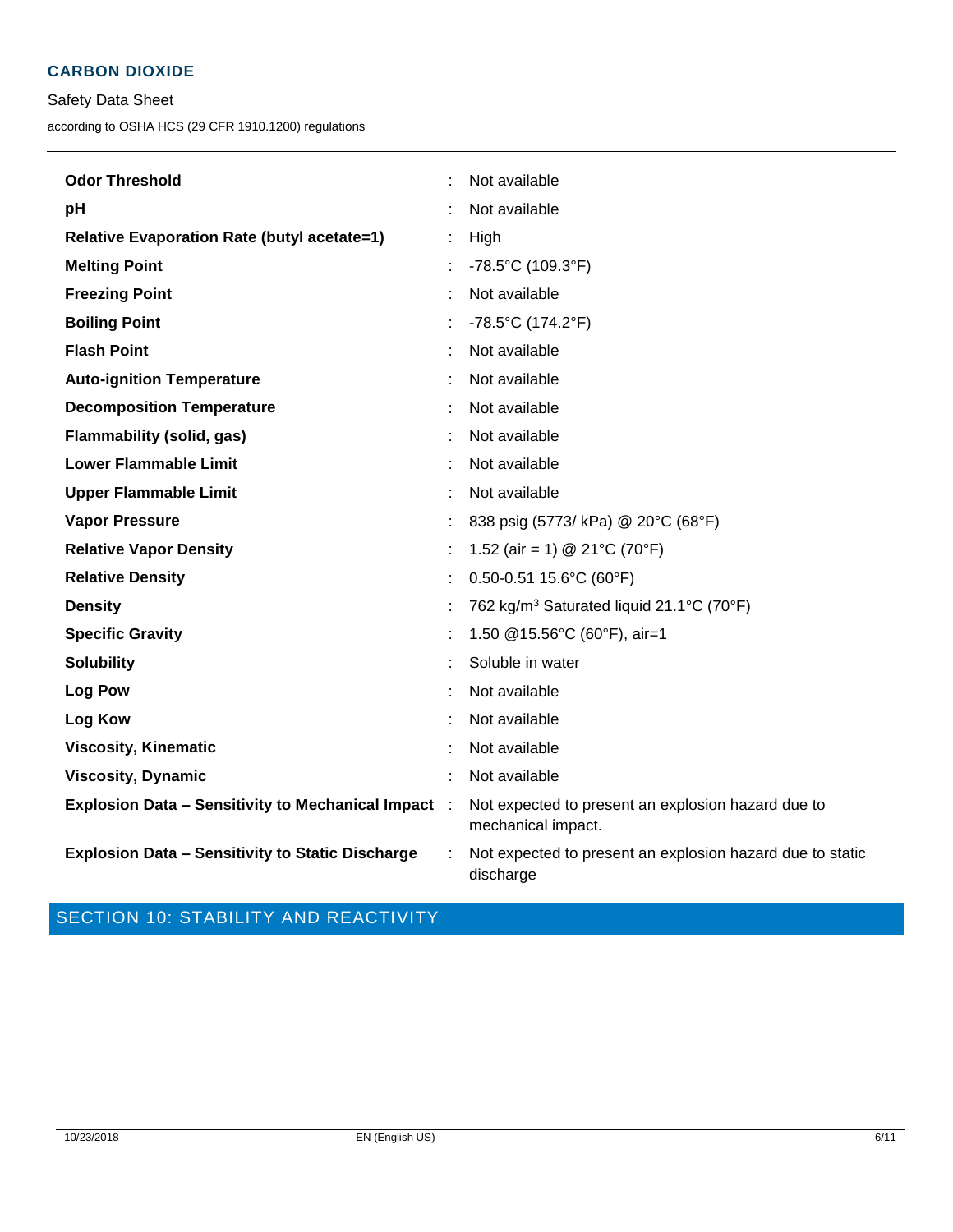#### Safety Data Sheet

according to OSHA HCS (29 CFR 1910.1200) regulations

**Reactivity:** Hazardous reactions will not occur under normal conditions.

**Chemical Stability:** Stable at standard temperature and pressure.

**Possibility of Hazardous Reactions:** Hazardous polymerization will not occur.

**Conditions to Avoid:** Extremely high or low temperatures. Incompatible materials like suspended metal dusts.

**Incompatible Materials:** Strong oxidizers

**Hazardous Decomposition Products:** Carbon monoxide, Oxygen.

#### SECTION 11: TOXICOLOGICAL INFORMATION

#### **Information on Toxicological Effects - Product**

**Acute Toxicity:** Not classified

**LD50 and LC50 Data:** Not available

**Skin Corrosion/Irritation:** Not classified

**Serious Eye Damage/Irritation:** Not classified

**Respiratory or Skin Sensitization:** Not classified

**Germ Cell Mutagenicity:** Not classified

**Teratogenicity:** Not available

**Carcinogenicity:** Not classified

**Specific Target Organ Toxicity (Repeated Exposure):** Not classified

**Reproductive Toxicity:** Not classified

**Specific Target Organ Toxicity (Single Exposure):** Not classified

**Aspiration Hazard:** Not classified

**Symptoms/Injuries after Inhalation:** Gas can be toxic as a simple asphyxiant by displacing oxygen from the air. Asphyxia by lack of oxygen: risk of death. May cause drowsiness or dizziness.

**Symptoms/Injuries after Skin Contact:** Contact with the liquid may cause cold burns/frostbite.

**Symptoms/Injuries after Eye Contact:** This gas is non-irritating; but direct contact with liquefied/pressurized gas or frost particles may produce severe and possibly permanent eye damage from freeze burns.

**Symptoms/Injuries after Ingestion:** Ingestion is not considered a potential route of exposure. Non-irritating; but solid and liquid forms of this material and pressurized gas may cause freeze burns.

#### **Information on Toxicological Effects - Ingredient(s)**

#### **LD50 and LC50 Data**

CARBON DIOXIDE (124-38-9)

LC50 Inhalation Rat (ppm)  $\vert$  470000 ppm (Exposure time: 30 min)

# SECTION 12: ECOLOGICAL INFORMATION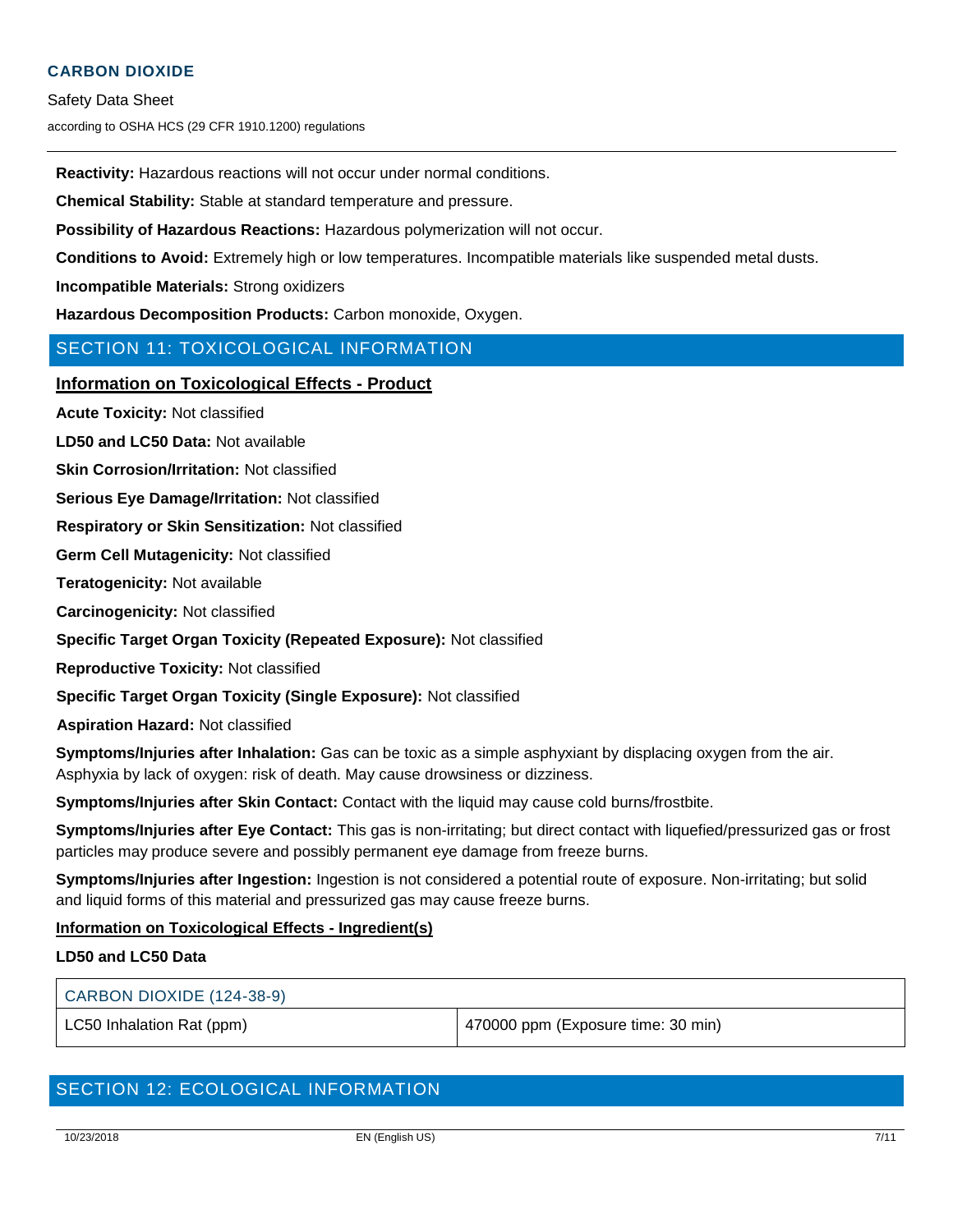#### Safety Data Sheet

according to OSHA HCS (29 CFR 1910.1200) regulations

#### **GHS Classification:**

No classified hazards

#### **Toxicity:**

No additional information available.

#### **Persistence and Degradability**

| <b>CARBON DIOXIDE</b>            |                                |  |
|----------------------------------|--------------------------------|--|
| Persistence and Degradability    | Product is biodegradable.      |  |
| <b>Bioaccumulative Potential</b> |                                |  |
| <b>CARBON DIOXIDE</b>            |                                |  |
| <b>Bioaccumulative Potential</b> | Not expected to bioaccumulate. |  |
| <b>BUTANE (106-97-8)</b>         |                                |  |
| Log Pow                          | 2.89                           |  |
| CARBON DIOXIDE (124-38-9)        |                                |  |
| BCF fish 1                       | (no bioaccumulation)           |  |
| Log Pow                          | 0.83                           |  |

#### **Mobility in Soil** Not available

#### **Other Adverse Effects**

**Other adverse effects:** Can cause frost damage to vegetation. **Other Information:** Avoid release to the environment.

# SECTION 13: DISPOSAL CONSIDERATIONS

**Waste Disposal Recommendations:** Dispose of waste material in accordance with all local, regional, national, provincial, territorial and international regulations.

**Additional Information:** Empty gas cylinders should be returned to the vendor for recycling or refilling.

# SECTION 14: TRANSPORT INFORMATION

#### **UN Number**

**UN-No.(DOT):** 1013

**DOT NA no.:** UN1013

#### **UN Proper Shipping Name**

**DOT Proper Shipping Name** : UN1013 Carbon dioxide, 2.2

**Hazard Labels (DOT)**  $\qquad \qquad$  : 2.2 - Non-flammable compressed gas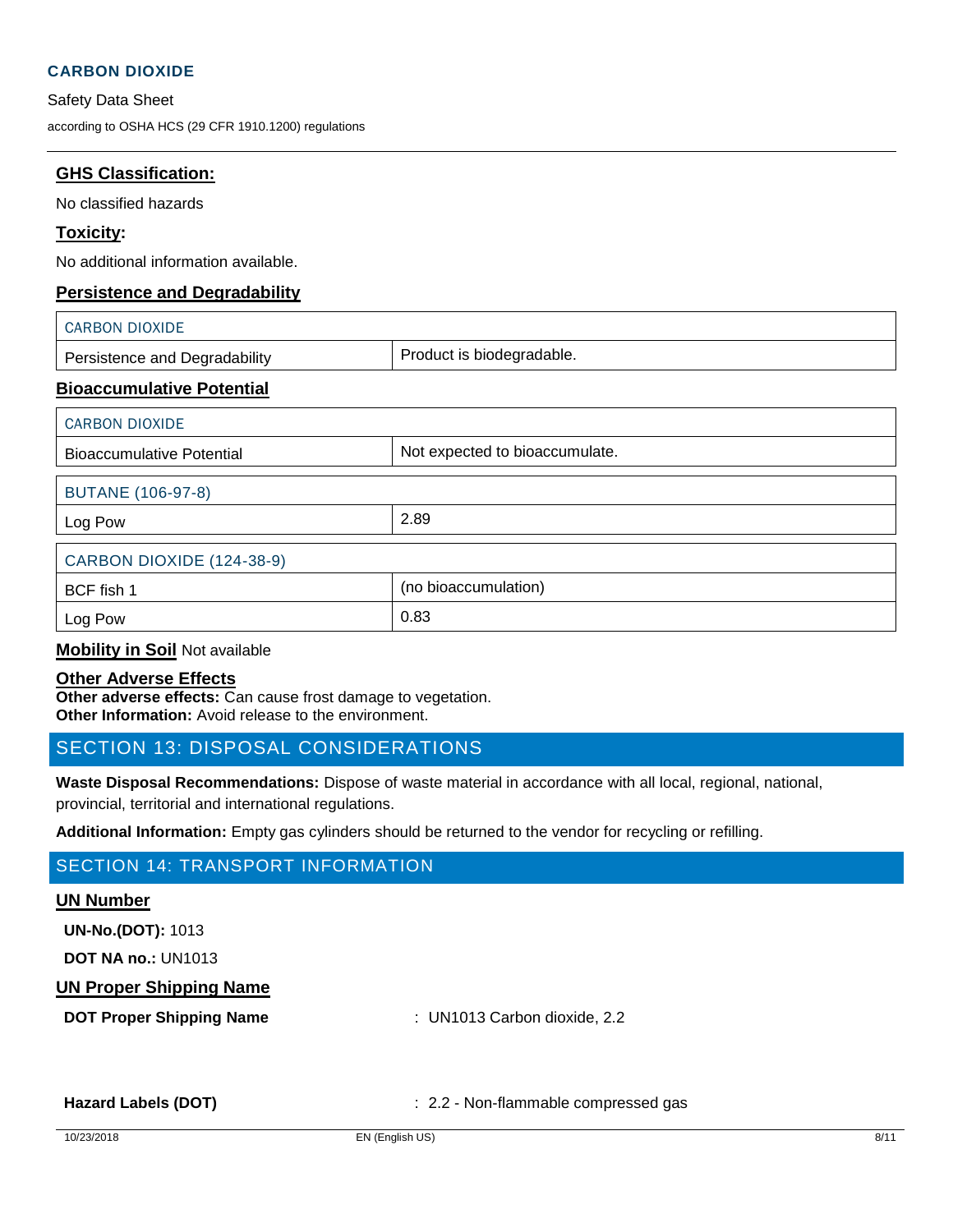Safety Data Sheet

according to OSHA HCS (29 CFR 1910.1200) regulations

| DOT Packaging Exceptions (49 CFR 173.xxx)                               | : 306                                                                                                      |
|-------------------------------------------------------------------------|------------------------------------------------------------------------------------------------------------|
| DOT Packaging Non Bulk (49 CFR 173.xxx)                                 | : 302, 304                                                                                                 |
| DOT Packaging Bulk (49 CFR 173.xxx)                                     | : 302; 314; 315                                                                                            |
| <b>Additional Information</b>                                           |                                                                                                            |
| <b>Emergency Response Guide (ERG) Number</b><br><b>Transport by sea</b> | : 120                                                                                                      |
| <b>DOT Vessel Stowage Location</b>                                      | : A - The material may be stowed "on deck" or "under deck" on a cargo vessel<br>and on a passenger vessel. |
| Air transport                                                           |                                                                                                            |
| DOT Quantity Limitations Passenger Aircraft/Rail (49 CFR 173.27)        | 75 ka<br>- 11                                                                                              |

# SECTION 15: REGULATORY INFORMATION

#### **US Federal Regulations**

| utar |
|------|
|------|

**SARA Section 311/312 Hazard Classes** Immediate (acute) health hazard

Sudden release of pressure hazard

Carbon dioxide (124-38-9)

Listed on the United States TSCA (Toxic Substances Control Act) inventory

**DOT Quantity Limitations Cargo Aircraft Only (49 CFR 175.75)** : 150 kg

Nitrogen (7727-37-9)

Listed on the United States TSCA (Toxic Substances Control Act) inventory

Oxygen (7782-44-7)

Listed on the United States TSCA (Toxic Substances Control Act) inventory

Methane (74-82-8)

Listed on the United States TSCA (Toxic Substances Control Act) inventory

#### **Canadian Regulations**

| <b>CARBON DIOXIDE</b> |                          |
|-----------------------|--------------------------|
| WHMIS Classification  | Class A - Compressed Gas |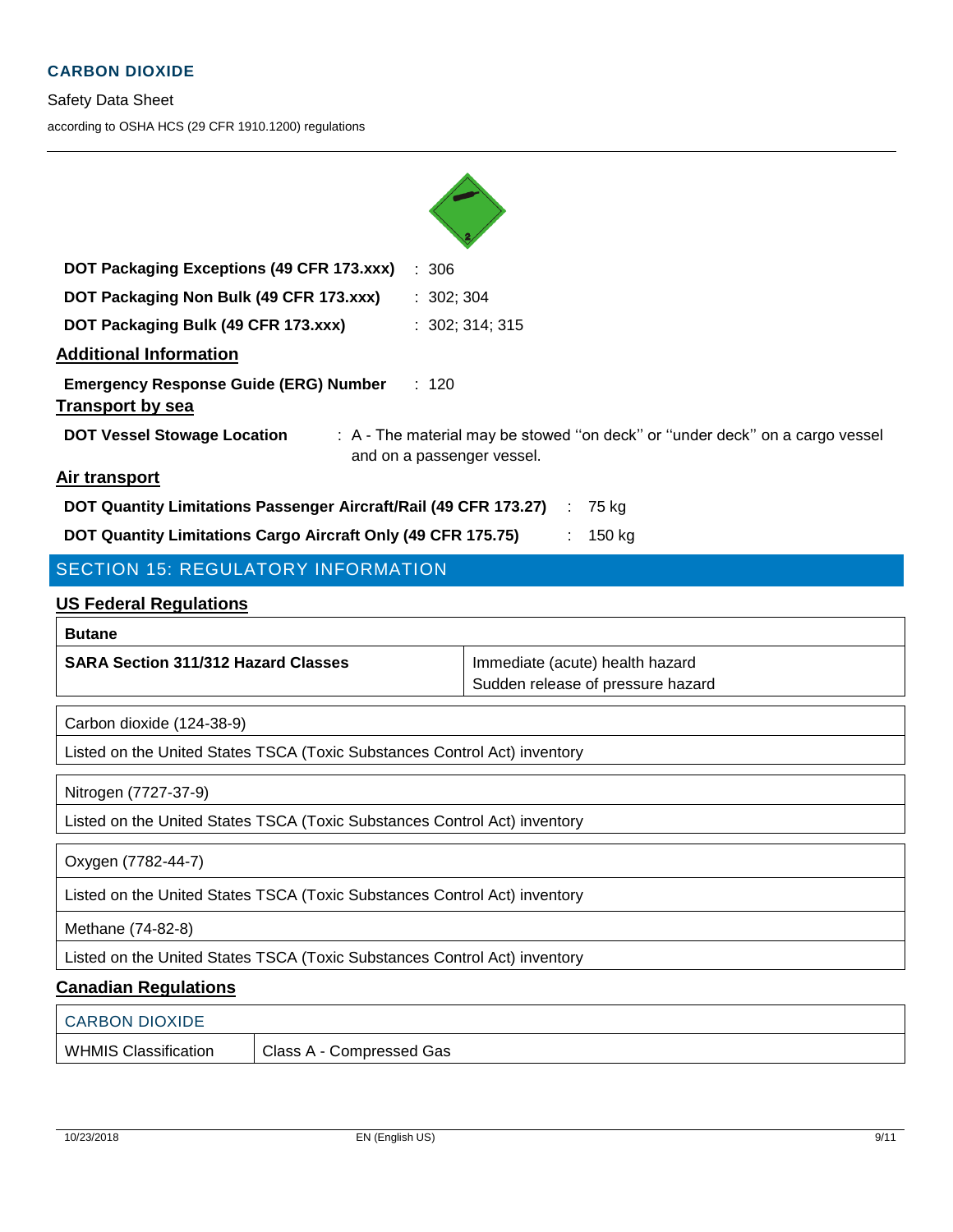#### Safety Data Sheet

according to OSHA HCS (29 CFR 1910.1200) regulations

| CARBON DIOXIDE (124-38-9)                                                                                             |                                                                                                                          |  |
|-----------------------------------------------------------------------------------------------------------------------|--------------------------------------------------------------------------------------------------------------------------|--|
|                                                                                                                       | Listed on the Canadian DSL (Domestic Substances List) inventory.                                                         |  |
| <b>WHMIS Classification</b>                                                                                           | Class A - Compressed Gas                                                                                                 |  |
| NITROGEN (7727-37-9)                                                                                                  |                                                                                                                          |  |
| Listed on the Canadian Ingredient Disclosure List                                                                     | Listed on the Canadian DSL (Domestic Substances List) inventory.                                                         |  |
| <b>WHMIS Classification</b>                                                                                           | Class A - Compressed Gas                                                                                                 |  |
| OXYGEN (7782-44-7)                                                                                                    |                                                                                                                          |  |
| Listed on the Canadian Ingredient Disclosure List                                                                     | Listed on the Canadian DSL (Domestic Substances List) inventory.                                                         |  |
| <b>WHMIS Classification</b>                                                                                           | Class A - Compressed Gas<br>Class C - Oxidizing Material                                                                 |  |
| <b>METHANE</b> (74-82-8)                                                                                              |                                                                                                                          |  |
| Listed on the Canadian DSL (Domestic Substances List) inventory.<br>Listed on the Canadian Ingredient Disclosure List |                                                                                                                          |  |
| <b>WHMIS Classification</b>                                                                                           | Class A - Compressed Gas<br>Class B Division 1 - Flammable Gas                                                           |  |
| HEXANE, BRANCHED AND LINEAR (92112-69-1)                                                                              |                                                                                                                          |  |
| Listed on the Canadian DSL (Domestic Substances List) inventory.<br>Listed on the Canadian Ingredient Disclosure List |                                                                                                                          |  |
| IDL Concentration 1%                                                                                                  |                                                                                                                          |  |
| <b>WHMIS Classification</b>                                                                                           | Class B Division 2 - Flammable Liquid<br>Class D Division 2 Subdivision B - Toxic material causing other toxic effects   |  |
| the SDS contains all of the information required by CPR.                                                              | This product has been classified in accordance with the hazard criteria of the Controlled Products Regulations (CPR) and |  |

| <b>SECTION 16: OTHER INFORMATION</b> |                                                                                                                                         |  |  |
|--------------------------------------|-----------------------------------------------------------------------------------------------------------------------------------------|--|--|
| <b>Revision date</b>                 | : 05/21/2015                                                                                                                            |  |  |
| <b>Other Information</b>             | : This document has been prepared in accordance with the SDS requirements of the<br>OSHA Hazard Communication Standard 29 CFR 1910.1200 |  |  |